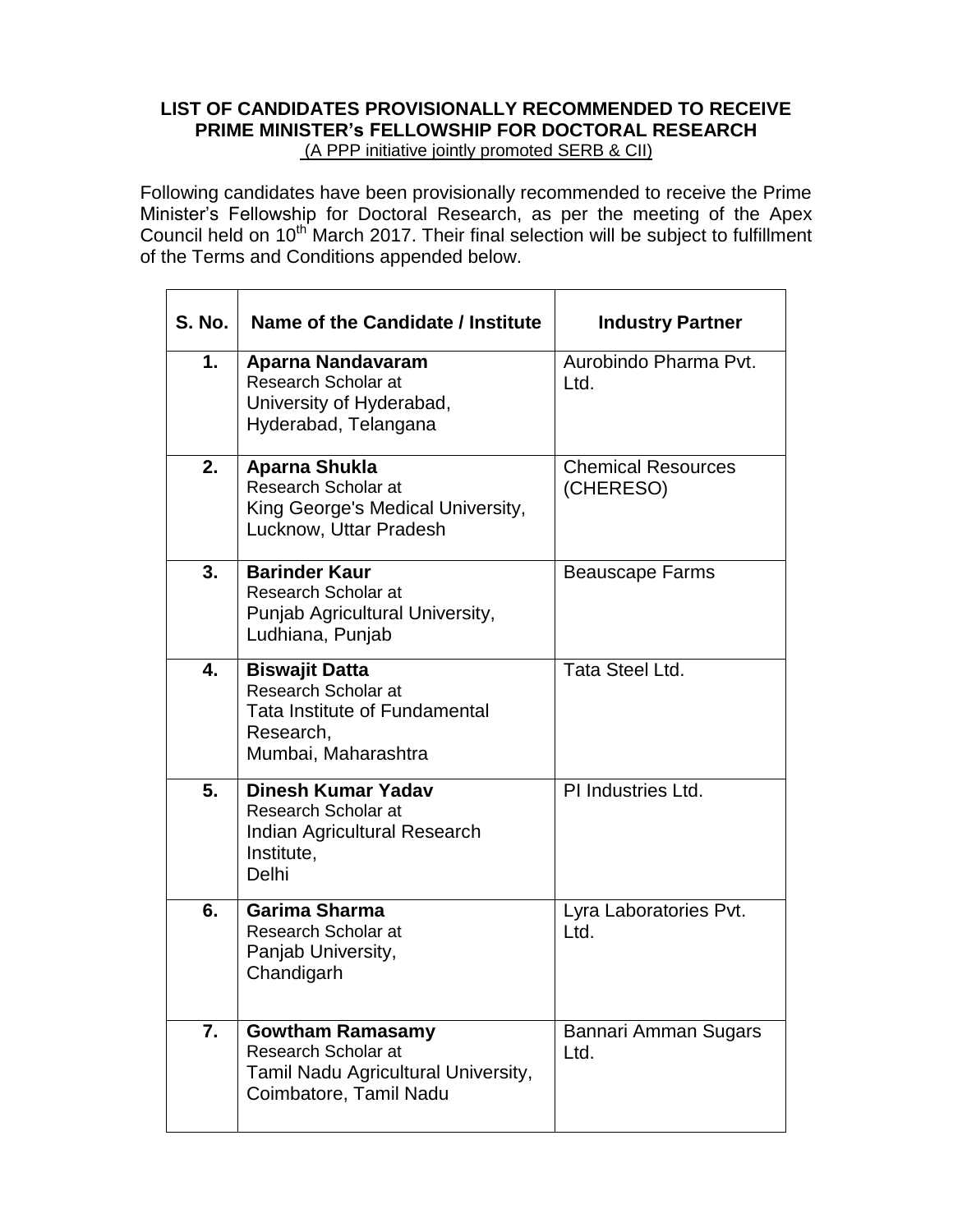| 8.  | <b>H</b> Yerranna<br>Research Scholar at<br>University of Hyderabad,<br>Hyderabad, Telangana                                  | <b>LightMotif Automation</b><br><b>Sensors and Systems</b><br>Pvt. Ltd. |
|-----|-------------------------------------------------------------------------------------------------------------------------------|-------------------------------------------------------------------------|
| 9.  | <b>Harish Singh Rawat</b><br>Research Scholar at<br><b>CSIR-National Physical Laboratory,</b><br>Delhi                        | Rohde & Schwarz India<br>Pvt. Ltd.                                      |
| 10. | Lalajibhai Valajibhai Rathod<br>Research Scholar at<br>The Maharaja Sayajirao University<br>of Baroda,<br>Vadodara, Gujarat   | Mil Laboratories Pvt. Ltd.                                              |
| 11. | <b>Mayur Ramrao Ladole</b><br>Research Scholar at<br>Institute of Chemical Technology,<br>Mumbai, Maharashtra                 | Abhay Nutrition Pvt. Ltd.<br>(Formerly Abhay Cotex<br>Pvt. Ltd.)        |
| 12. | Nidhi Ghanshyambhai Radadiya<br>Research Scholar at<br>Junagadh Agricultural University,<br>Junagadh, Gujarat                 | Solar Agro Tech Pvt. Ltd.                                               |
| 13. | Nilesh Laxman Gardi<br>Research Scholar at<br>Tata Memorial Centre, Homi<br>Bhabha National Institute,<br>Mumbai, Maharashtra | <b>Core Diagnostics</b>                                                 |
| 14. | Nitish Sathyanarayanan<br>Research Scholar at<br>TransDisciplinary University,<br>Bangalore, Karnataka                        | Evolva Biotech                                                          |
| 15. | <b>Pravat Utpal Acharjee</b><br>Research Scholar at<br>Bidhan Chandra Krishi<br>Viswavidyalaya,<br>Nadia, West Bengal         | Tata Steel Ltd.                                                         |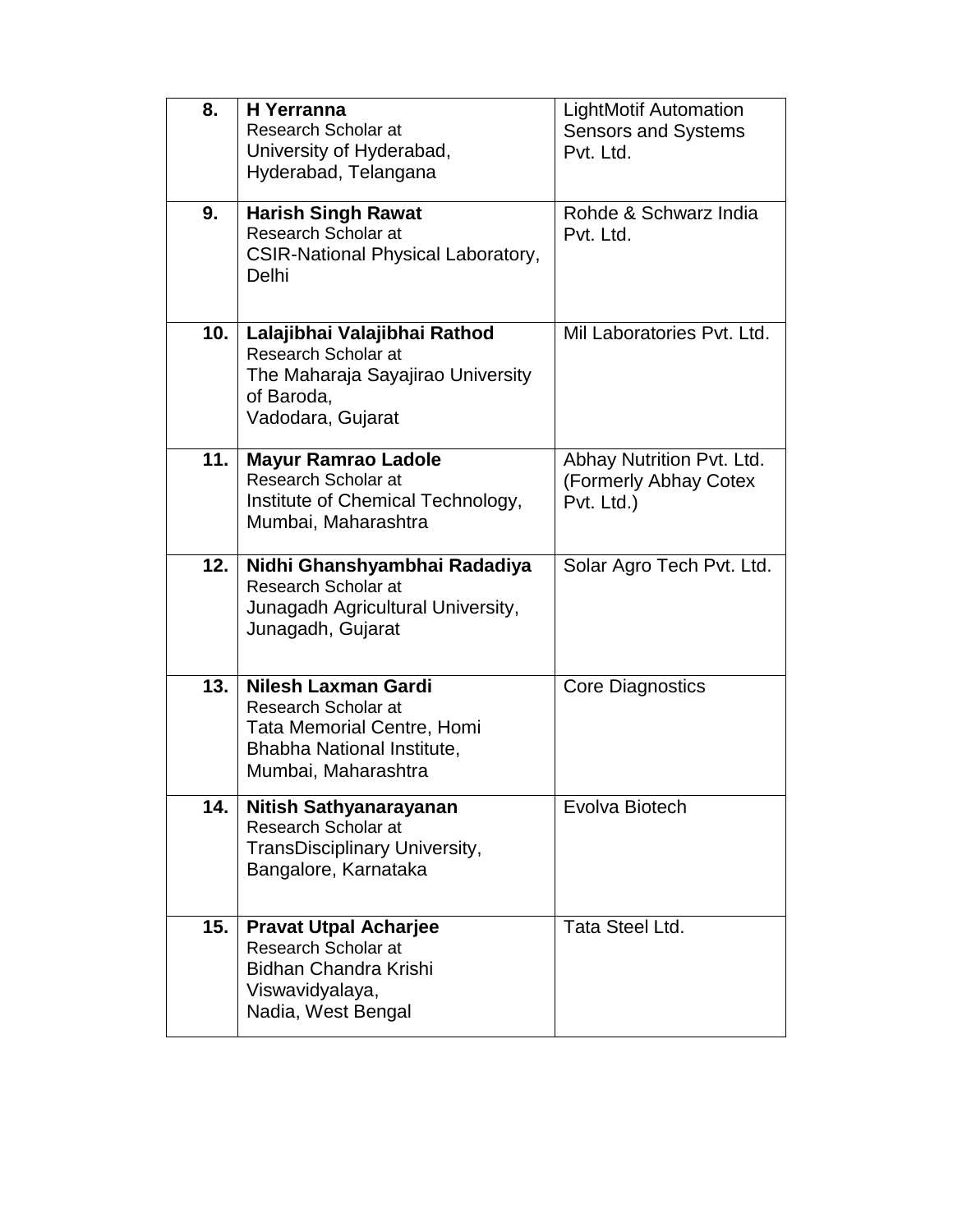| 16. | Shabana Khan<br>Research Scholar at<br><b>CSIR-National Environmental</b><br>Engineering Research Institute,<br>University of Mumbai,<br>Mumbai, Maharashtra | <b>JSW Steel Ltd.</b>                     |
|-----|--------------------------------------------------------------------------------------------------------------------------------------------------------------|-------------------------------------------|
| 17. | Sujata Shrikant Patil<br>Research Scholar at<br>Institute of Chemical Technology,<br>Mumbai, Maharashtra                                                     | Konark Herbals and<br><b>Health Care</b>  |
| 18. | Uday Kannegundla<br>Research Scholar at<br>National Dairy Research Institute,<br>Karnal, Haryana                                                             | Bhat Bio-Tech India (P)<br>Ltd.           |
| 19. | Vijaykumar Nellore<br>Research Scholar at<br>IIT Hyderabad,<br>Telangana                                                                                     | <b>MNR Dental College and</b><br>Hospital |

# Terms and Conditions

# **Eligibility**

- 1. Candidates should be registered in full-time PhD course, for not more than 14 months from the date of application, in Science / Technology / Engineering / Agriculture / Medicine stream in any recognized Indian university or institute or research laboratory in India.
- 2. They should also have identified an industry partner who is willing to support their research with scholarship amount equivalent to that being provided by SERB.
- 3. The proposed research topic should qualify on criteria of industrial relevance.
- 4. The candidate should be willing to work in / with industry on specific projects.
- 5. The selected Fellow will cease to receive any other scholarship or salary from any source which he / she may be receiving before the award of the Prime Minister's Fellowship.

# **Intellectual Property Rights**

6. All issues pertaining to IP arising out of the research project will be decided mutually by the industry partner, institute and the researcher. They will be required to sign an agreement on plain paper listing out the timelines for the researcher and the sharing of intellectual property.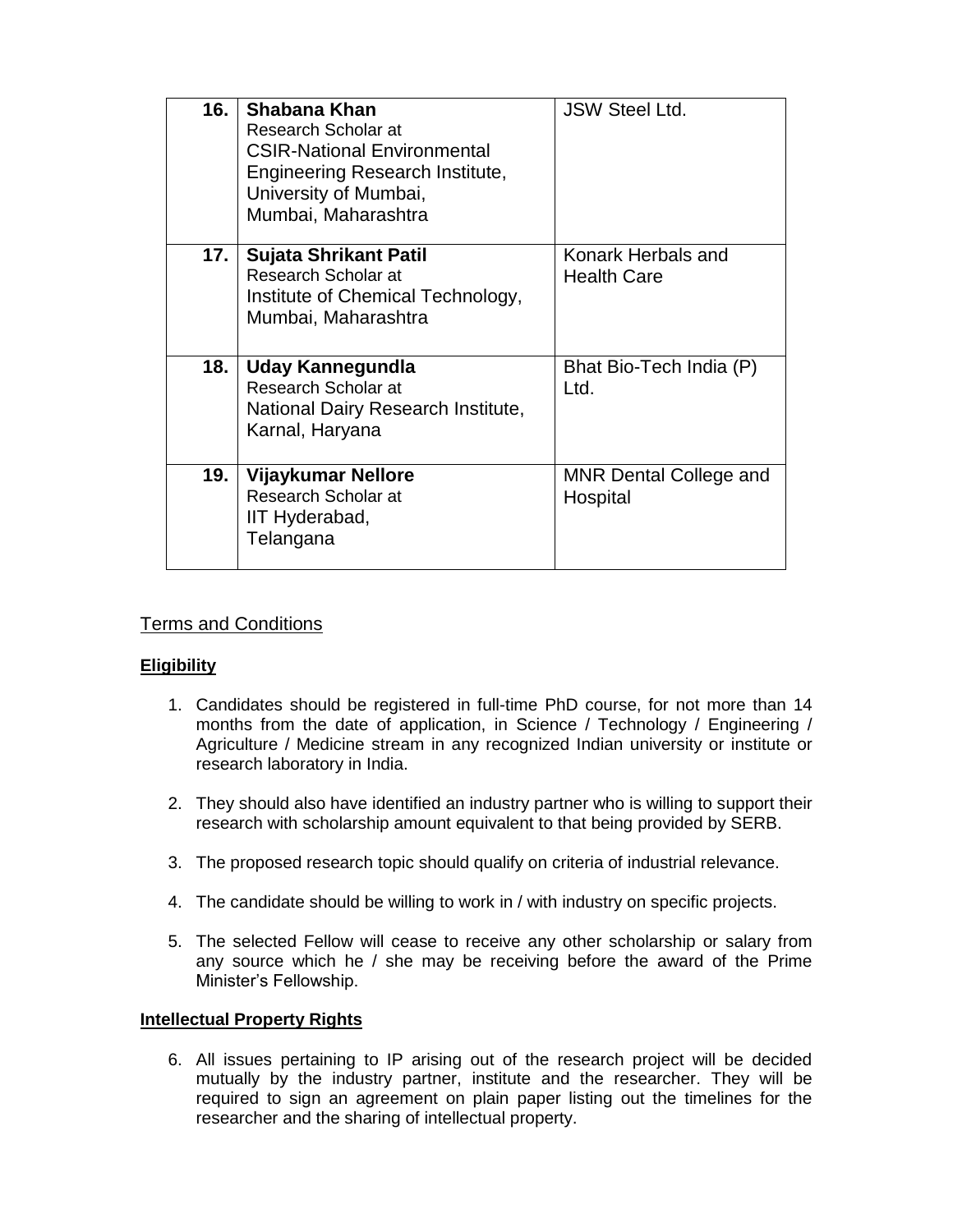7. All publications / patents by the Fellow, arising from the work under this Fellowship must contain an acknowledgement of funding from SERB, Industry and CII.

### **Review Process**

- 8. The Fellow will be required to submit a written progress report to the Apex Council every academic year.
- 9. Based on this, there will be an annual review of the progress made.
- 10. Subsequent release of funds will be based on the satisfactory progress of the work done and letters of recommendation from research guide and industry mentor / guide.

### **Transfer to other Institute**

11. Once accepted, the offer for implementing the Prime Minister's Fellowship at a particular university / institute / laboratory in the country will not be allowed to be transferred to any other university / institute / laboratory.

### **General Terms**

- 12. The Prime Minister's Fellowship shall be tenable for a maximum period of four years or completion of the PhD programmes (i.e. till the final defence of the PhD thesis), whichever is earlier.
- 13. It will be the responsibility of the Fellow's guide and the host institute to ensure that if the Fellow leaves his / her institution, or is not dedicating sufficient time or effort to the project, the industry partner, industry mentor and CII will be informed immediately.
- 14. If the host institute recognizes that for personal, professional or other reasons the researcher wishes to terminate his / her Fellowship prematurely, then this action should be taken in consultation with CII.
- 15. Should the Fellow be unable for medical reasons to pursue his / her studies in accordance with the Terms and Conditions of the Fellowship, he / she must inform CII within two weeks of such a situation coming to his / her attention. In such situations, CII will have the right to defer (for a maximum period of nine months) or close the Fellowship.
- 16. These Terms and Conditions will be governed by and construed in accordance with the Indian Penal Code and all parties will expressly and irrevocably submit to the word of the Apex Council in case of any dispute. If the dispute remains unresolved, then final arbitration will rest with Secretary, DST.
- 17. Good practices will be observed in relation to data management, protection and security.
- 18. It is the responsibility of the Fellow to inform CII of any change of address, telephone, or e-mail within two weeks of any such change.